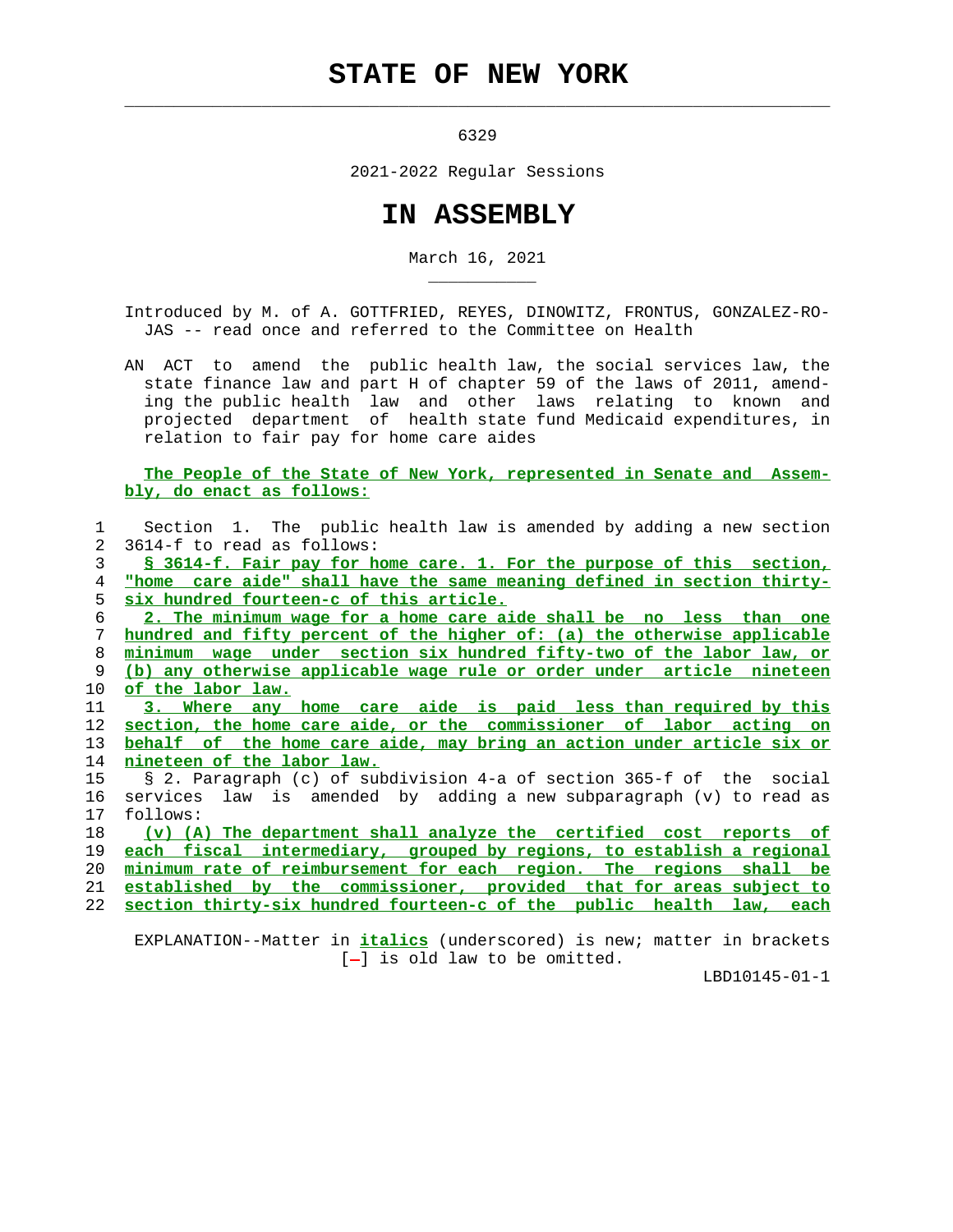| 1              | area with a different prevailing rate of total compensation, as defined      |
|----------------|------------------------------------------------------------------------------|
| 2              | in that section, shall be its own region.                                    |
| 3              | (B) For the purposes of this section, "regional minimum rate of              |
| $\overline{4}$ | reimbursement" means a reimbursement rate reflecting the average             |
| 5              | combined costs associated with the provision of direct service, reason-      |
| 6              | able administrative costs as defined by the commissioner, allowances for     |
| 7              | capital costs, the development of profit or reserves as allowable by law     |
| 8              | or regulations of the commissioner, and any additional supplemental          |
| 9              | payments. The regional minimum rate of reimbursement shall be the mini-      |
| 10             | mum reimbursement rate for fiscal intermediaries providing services          |
| 11             | under this section and shall be the minimum allowable reimbursement that     |
| 12             | may be deemed adequate from a managed care provider, under section three     |
| 13             | hundred sixty-four-j of this chapter or a managed long-term care plan,       |
| 14             | under section forty-four hundred three-f of the public health law.           |
| 15             |                                                                              |
|                | (C) In the first two years after an increase in the minimum wage has         |
| 16             | been established, analysis for the regional minimum rate of reimburse-       |
| 17             | ment shall factor in costs that were not captured in cost reports that       |
| 18             | result from (A) that increase; and (B) wage compression from that            |
| 19             | increase.                                                                    |
| 20             | (D) The regional minimum rate of reimbursement shall be modified annu-       |
| 21             | ally, based on cost reports submitted for the prior fiscal year,<br>as       |
| 22             | modified under this paragraph. If the minimum rate of reimbursement has      |
| 23             | not been calculated prior to the start of the fiscal year, the previous      |
| 24             | year's rate shall remain in place until the new rate is calculated,          |
| 25             | provided that retroactive adjustments shall be made to the beginning of      |
| 26             | the fiscal year.                                                             |
| 27             | § 3. Subdivision 8 of section 3612 of the public health law is amended       |
| 28             | by adding a new paragraph (e) to read as follows:                            |
| 29             | (e)(i) The department shall analyze the certified cost reports of each       |
| 30             | licensed home care services agency, grouped by regions, to establish a       |
| 31             | regional minimum rate of reimbursement for each region. The regions          |
| 32             | shall be established by the commissioner, provided that for areas            |
| 33             | subject to section thirty-six hundred fourteen-c of this article, each       |
| 34             | area with a differing prevailing rate of total compensation, as defined      |
| 35             | <u>in that section, shall be its own region.</u>                             |
| 36             | (ii) For the purposes of this section, "regional minimum rate of             |
| 37             | <u>reimbursement" means a reimbursement rate reflecting the average</u>      |
| 38             | combined costs associated with the provision of direct service, reason-      |
| 39             | able administrative costs as defined by the commissioner, allowances for     |
| 40             | capital costs, the development of profit or reserves as allowable by law     |
| 41             | or regulations of the commissioner, and any additional supplemental          |
| 42             | payments. The regional minimum rate of reimbursement shall be the mini-      |
| 43             | mum reimbursement rate for fiscal intermediaries providing services          |
| 44             | under authorization by a local department of social services and shall       |
| 45             | be the minimum allowable reimbursement that may be deemed adequate from      |
| 46             | a managed care provider under section three hundred sixty-four-j of the      |
| 47             | social services law or a managed long term care plan under section           |
| 48             | forty-four hundred-f of this chapter.                                        |
| 49             | (iii) In the first two years after an increase in the applicable mini-       |
| 50             | mum wage has been established, determination of the regional minimum         |
| 51             | <u>rate of reimbursement shall factor in costs that were not captured in</u> |
| 52             | <u>cost reports that result from (A) that increase; and (B)</u><br>wage      |
| 53             | compression from that increase.                                              |
| 54             | The regional minimum rate of reimbursement shall be modified<br>(iv)         |
| 55             | annually, based on cost reports submitted the prior fiscal year, as          |
| 56             | modified under this paragraph. If the minimum rate of reimbursement has      |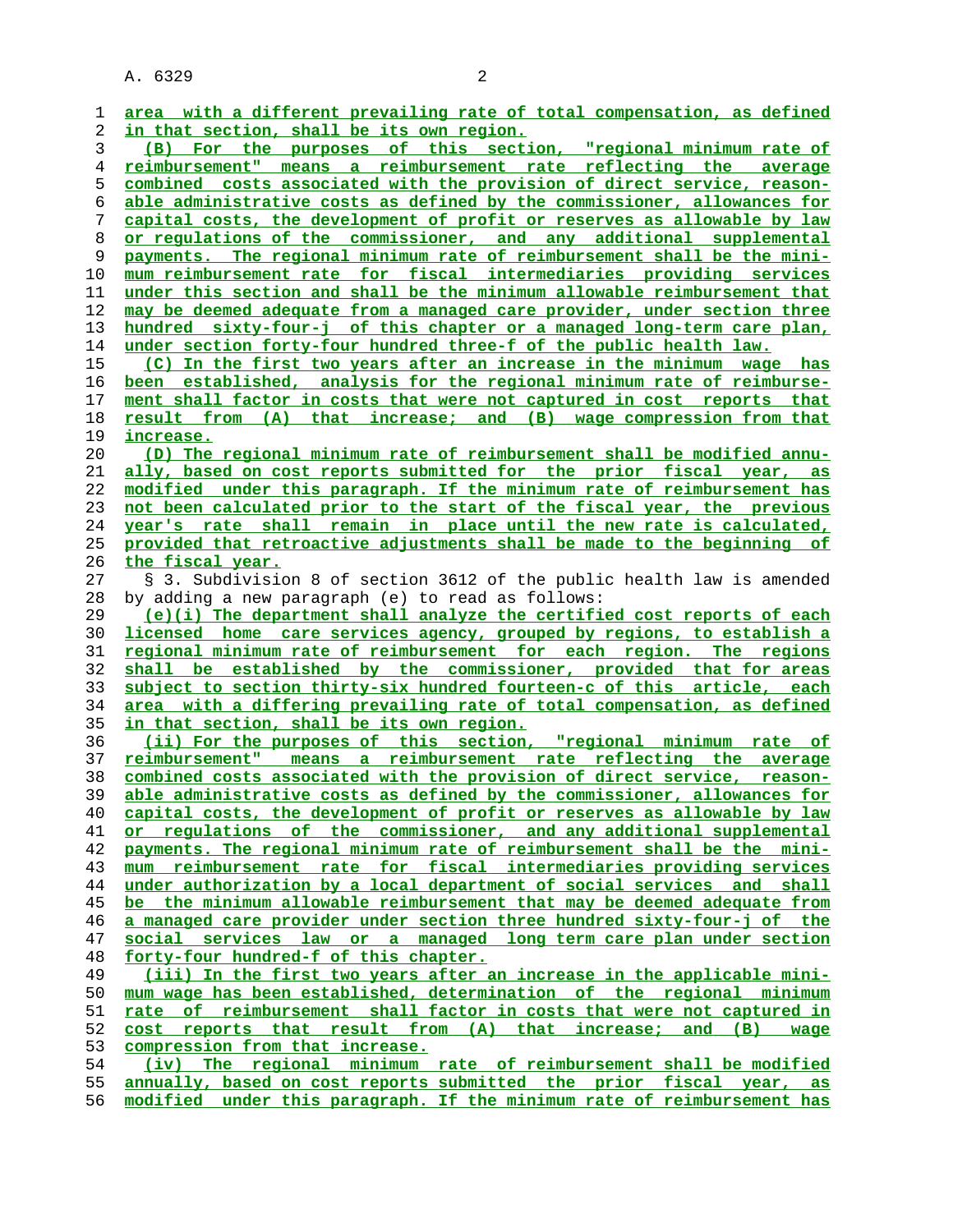**not been calculated prior to the start of the fiscal year, the previous year's rate shall remain in place until the new rate is calculated, provided that retroactive adjustments shall be made to the beginning of the fiscal year if reimbursements to licensed home care service agencies by any party were below the new rate.** 6 § 4. Section 3614-d of the public health law, as added by section 49 7 of part B of chapter 57 of the laws of 2015, is amended to read as 8 follows:<br>9 § 361 § 3614-d. Universal standards for coding of payment for medical 10 assistance claims for long term care. Claims for payment submitted under 11 contracts or agreements with insurers under the medical assistance 12 program for home and community-based long-term care services provided 13 under this article, by fiscal intermediaries operating pursuant to 14 section three hundred sixty-five-f of the social services law, and by 15 residential health care facilities operating pursuant to article twen- 16 ty-eight of this chapter shall have standard billing codes. Such insur- 17 ers shall include but not be limited to Medicaid managed care plans and 18 managed long term care plans. Such payments shall be based on universal 19 billing codes approved by the department or a nationally accredited 20 organization as approved by the department; provided, however, such 21 coding shall be consistent with any codes developed as part of the 22 uniform assessment system for long term care established by the depart- 23 ment **and shall include, for any entity operating pursuant to this arti- cle or section three hundred sixty-five-f of the social services law that is unable to control the cumulative hours worked by an individual in a given payroll period, a code that is specific to the hourly cost of services at an overtime rate**. 28 § 5. The state finance law is amended by adding a new section 91-h to 29 read as follows: **§ 91-h. Fair pay for home care fund. 1. There is hereby established in the joint custody of the commissioner of taxation and finance and the comptroller, a special fund to be known as the "fair pay for home care fund". 2. The fund shall consist of: a. revenues and federal medical assistance percentage reimbursements in excess of the standard reimbursement received by the department of health pursuant to section thirty-seven of part B of chapter fifty-seven of the laws of two thousand fifteen; b. an amount equal to savings from the permanent conversion or decer- tification of residential health care facility beds, as defined in section twenty-eight hundred one or twenty-eight hundred two of the public health law; c. any unspent monies from the New York works economic development funds or a life sciences initiative created by section one of chapter fifty-four of the laws of two thousand seventeen which were originally appropriated prior to the two thousand nineteen state fiscal year which have not been bound by a contract as of April first two thousand twen- ty-one and which are not otherwise legally required to be spent on capi- tal projects under bonding requirements through the dormitory authority of New York state or other bonding entity; and d. any grants, gifts or bequests received by the state for the purposes of the fund under this section. 3. Monies of the fund shall be distributed to the commissioner of health, or the commissioner's designee, for the purpose of increasing medical assistance reimbursements under title eleven of article five of the social services law to entities operating under article thirty-six**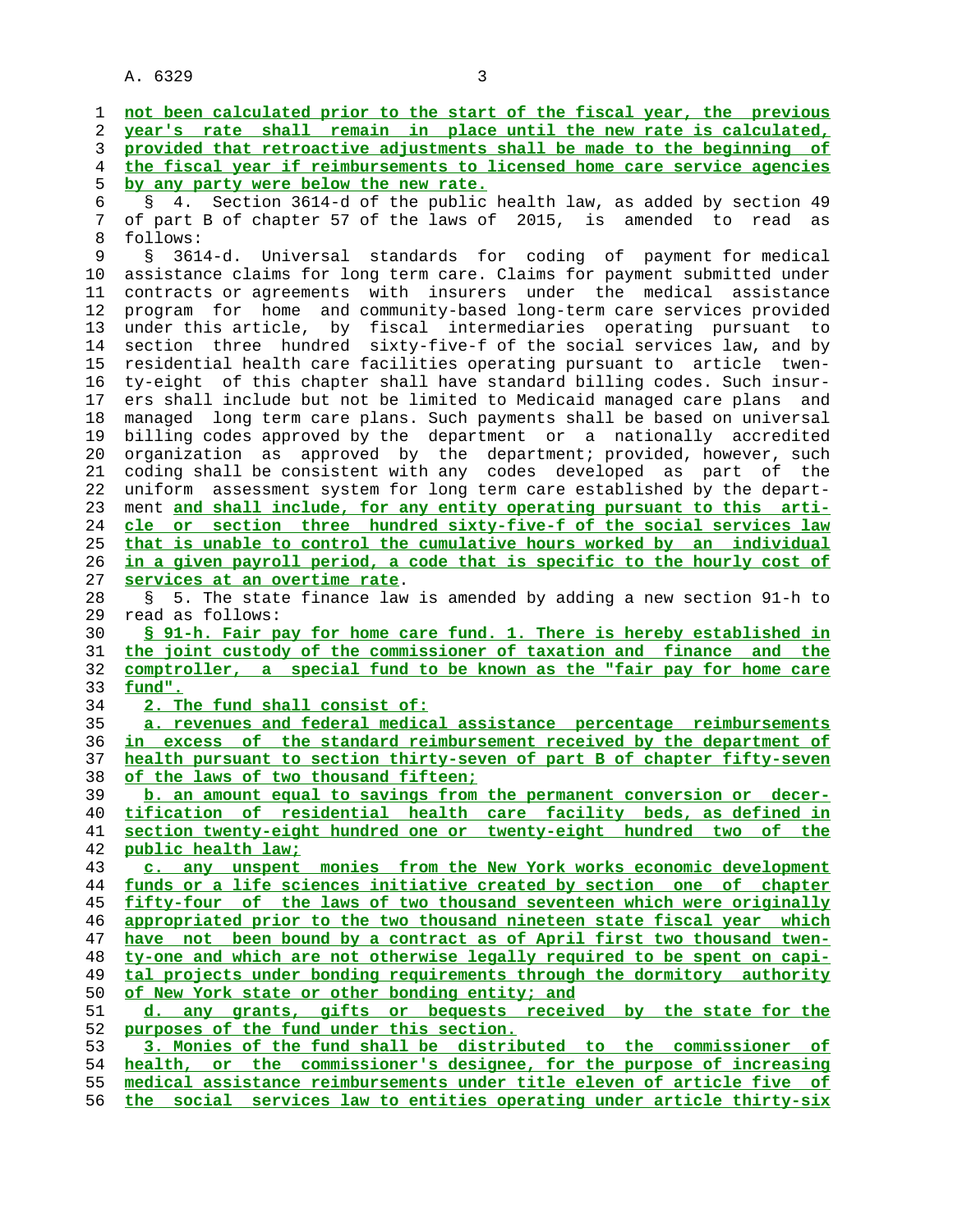1 **of the public health law and section three hundred sixty-five-f of the** 2 **social services law for wages of home care aides, as defined in section** 3 **thirty-six hundred fourteen-f of the public health law.** 4 § 6. The opening paragraph and paragraph (a) of subdivision 3 of 5 section 2802 of the public health law, as amended by chapter 609 of the 6 laws of 1982, is amended to read as follows: 7 Subject to the provisions of paragraph (b) of subdivision two **of this** 8 **section**, the commissioner in [**approving**] **determining whether to approve** or deny the construction of a hospital shall take into consideration and 10 be empowered to request information and advice as to (a) the availabili- 11 ty of facilities or services such as preadmission, ambulatory or home 12 care services which may serve as alternatives or substitutes for the 13 whole or any part of the proposed hospital construction**, and better** 14 **enable the state to meet its obligations to provide services in the** 15 **community set forth in Olmstead v L.C. (by Zimring) 527 U.S. 581 (1999)**; 16 § 7. Paragraphs (c) of subdivision 18 of section 364-j of the 17 social services law, as added by sections 40-c and 55 of part B of 18 chapter 57 of the laws of 2015, are amended to read as follows: 19 (c) **(i)** In setting such reimbursement methodologies, the department 20 shall consider costs borne by the managed care program to ensure actuar- 21 ially sound and adequate rates of payment to ensure quality of care **for** 22 **its enrollees and shall comply with all applicable federal and state** 23 **laws and regulations, including, but not limited to, those relating to** 24 **wages, including compression from increases in the minimum wage, labor,** 25 **and actuarial soundness**. 26 [**(c)**] **(ii)** The department [**of health**] shall require the independent 27 actuary selected pursuant to paragraph (b) of this subdivision to 28 provide a complete actuarial memorandum, along with all actuarial 29 assumptions made and all other data, materials and methodologies used in 30 the development of rates, to managed care providers thirty days prior to 31 submission of such rates to the centers for medicare and medicaid 32 services for approval. Managed care providers may request additional 33 review of the actuarial soundness of the rate setting process and/or 34 methodology. 35 **(iii) Any contract for services under this title by a managed care** 36 **provider with a long term care entity shall ensure that resources made** 37 **available by the payer under such contract will support the recruitment,** 38 **hiring, training and retention of a qualified workforce capable of** 39 **providing quality care, including compliance with all applicable federal** 40 **and state laws and regulations, including, but not limited to, those** 41 **relating to wages and labor. A managed care provider with a long term** 42 **care entity shall report its method of compliance with this subdivision** 43 **to the department as a component of cost reports required under section** 44 **forty-four hundred three-f of the public health law.** 45 **(iv) A long term care entity that contracts with a managed care** 46 **provider shall annually submit written certification to the department** 47 **as a component of cost reports required under section thirty-six** 48 **hundred twelve of the public health law and sections three hundred** 49 **sixty-five-a and three hundred sixty-seven-q of this title, as applica-** 50 **ble, as to how it applied the amounts paid in compliance with** 51 **this subdivision to support the recruitment, hiring, training and** 52 **retention of a qualified workforce capable of providing quality care** 53 **and consistent with section three hundred sixty-five-a of this title.** 54 § 8. Subdivision 8 of section 4403-f of the public health law, as 55 amended by section 21 of part B of chapter 59 of the laws of 2016, is 56 amended to read as follows: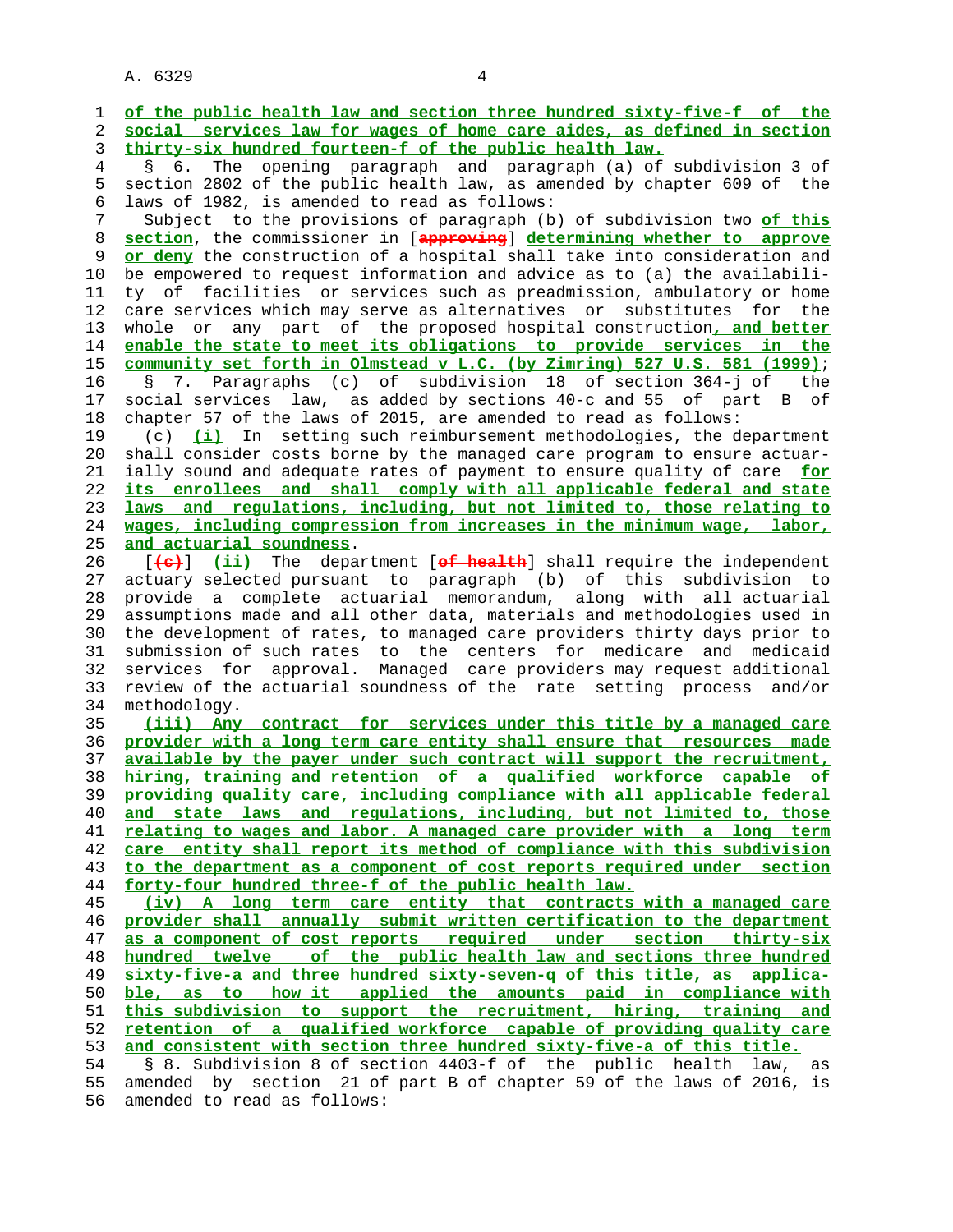1 8. Payment rates for managed long term care plan enrollees eligible 2 for medical assistance. The commissioner shall establish payment rates 3 for services provided to enrollees eligible under title XIX of the 4 federal social security act. Such payment rates shall be subject to 5 approval by the director of the division of the budget and shall reflect 6 savings to both state and local governments when compared to costs which 7 would be incurred by such program if enrollees were to receive compara- 8 ble health and long term care services on a fee-for-service basis in the 9 geographic region in which such services are proposed to be provided. 10 Payment rates shall be risk-adjusted to take into account the character- 11 istics of enrollees, or proposed enrollees, including, but not limited 12 to: frailty, disability level, health and functional status, age, 13 gender, the nature of services provided to such enrollees, and other 14 factors as determined by the commissioner. The risk adjusted premiums 15 may also be combined with disincentives or requirements designed to 16 mitigate any incentives to obtain higher payment categories. In setting 17 such payment rates, the commissioner shall consider costs borne by the 18 managed care program to ensure actuarially sound and adequate rates of 19 payment to ensure quality of care **and** shall comply with all applicable 20 laws and regulations, state and federal, including [**regulations as to**]**,** 21 **but not limited to, those relating to wages, labor and** actuarial sound- 22 ness [**for medicaid managed care**].

 23 § 9. Paragraph (c) of subdivision 1 of section 92 of part H of chapter 24 59 of the laws of 2011 amending the public health law and other laws 25 relating to known and projected department of health state fund Medicaid 26 expenditures, as amended by section 1 of part CCC of chapter 56 of the 27 laws of 2020, is amended to read as follows:

 28 (c) Projections may be adjusted by the director of the budget to 29 account for any changes in the New York state federal medical assistance 30 percentage amount established pursuant to the federal social security 31 act, changes in provider revenues, reductions to local social services 32 district medical assistance administration, minimum wage increases, 33 **increases to the mandatory base wage for home care workers pursuant to** 34 **article 36 of the public health law,** and beginning April 1, 2012 the 35 operational costs of the New York state medical indemnity fund and state 36 costs or savings from the basic health plan. Such projections may be 37 adjusted by the director of the budget to account for increased or expe- 38 dited department of health state funds medicaid expenditures as a result 39 of a natural or other type of disaster, including a governmental decla- 40 ration of emergency.

 41 § 10. Paragraph (a) of subdivision 3 of section 3614-c of the public 42 health law is amended by adding a new subparagraph (v) to read as 43 follows:

**(v) for all periods on or after July first, two thousand twenty-one, the cash portion of the minimum rate of home care aide total compen- sation shall be the minimum wage for home care aides in the applicable region, as defined in section thirty-six hundred fourteen-f of this article. The benefit portion of the minimum rate of home care aide total compensation shall be four dollars and eighty-four cents.**

 50 § 11. Subparagraph (iv) of paragraph (b) of subdivision 3 of section 51 3614-c of the public health law, as amended by section 1 of part OO of 52 chapter 56 of the laws of 2020, is amended and a new subparagraph (v) is 53 added to read as follows:

 54 (iv) for all periods on or after March first, two thousand sixteen, 55 the cash portion of the minimum rate of home care aide total compen- 56 sation shall be ten dollars or the minimum wage as laid out in paragraph